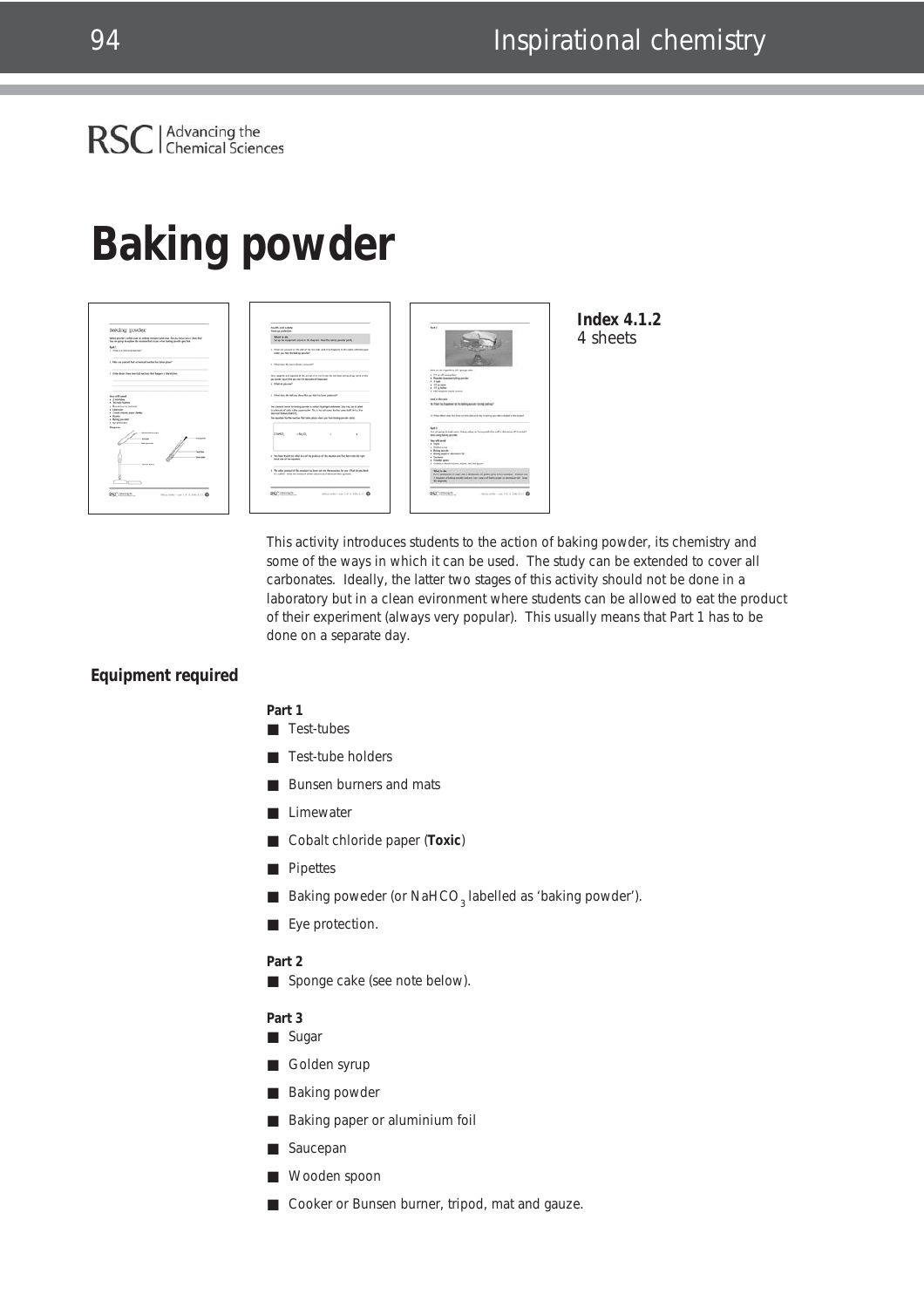Important note: For best results, baking powder must be bicarbonate of soda **only**. (Some baking powders contain other ingredients too.) In some brands this is 'baking soda'.

### **Health and safety**

**Part 1**

- Wear eye protection.
- Cobalt chloride is a carcinogen if inhaled and a skin sensitiser. Minimise handling, *eg* use forceps and wash hands well after use. Refer to Hazcard 25 (CLEAPSS 2000) for more information.

This is a simple experiment to show what happens when a hydrogencarbonate is heated. To engage student interest, you could withhold the name of the 'chemical' until they have completed the practical work. Students may find it difficult to believe that something as 'normal' as baking powder is a chemical so you may wish to have a labelled laboratory container of sodium hydrogencarbonate ready for them to test as well.

Students may not have come across cobalt chloride paper as a test for water before. If they have not, demonstrate the test at the start of the lesson so they know what they are looking for. If all your paper has gone pink, either put it in a dessicator for a few days or heat some gently in a boiling tube. It will turn blue again and be ready to use. Bring it to the lesson in a dessicator.

When the baking powder is heated the gas produced can be passed through a delivery tube into limewater in a test-tube. However, there is a danger of suck-back with this method so it may be better for students to use a pipette to collect the gas. As long as they do not squirt cold liquid into the hot test-tube, this is an easy and safe method. For best results, ensure students use only about 1 cm<sup>3</sup> limewater.

The limewater should go milky and students should recall that this is a test for CO<sub>2</sub>. The cobalt chloride paper should turn pink, which indicates the presence of water. This can be harder to see but some water usually condenses on the inside of the boiling tube and the cobalt chloride paper changes colour if placed over this.

Students should be familiar with word equations but this may be the first symbol equation they have met so they could need some guidance.

**Part 2**

Show students some cake. Look at the recipe and discuss why baking powder might be included in the list of ingredients. More able students will be able to do the questions without the need for the visual prop of a cake in front of them but many students will find it helpful – especially if they get to eat it afterwards.

You might wish to prepare a cake without baking powder for comparison (it can be kept in a freezer and re-used over several years). Less able students could then discuss the reasons for the differences between the two cakes.

**Part 3**

This part of the activity can be done in the laboratory but will be most effective if students have the opportunity to eat the proceeds of their hard work. If they are to do so, the experiment needs to be done in a food technology room or a kitchen.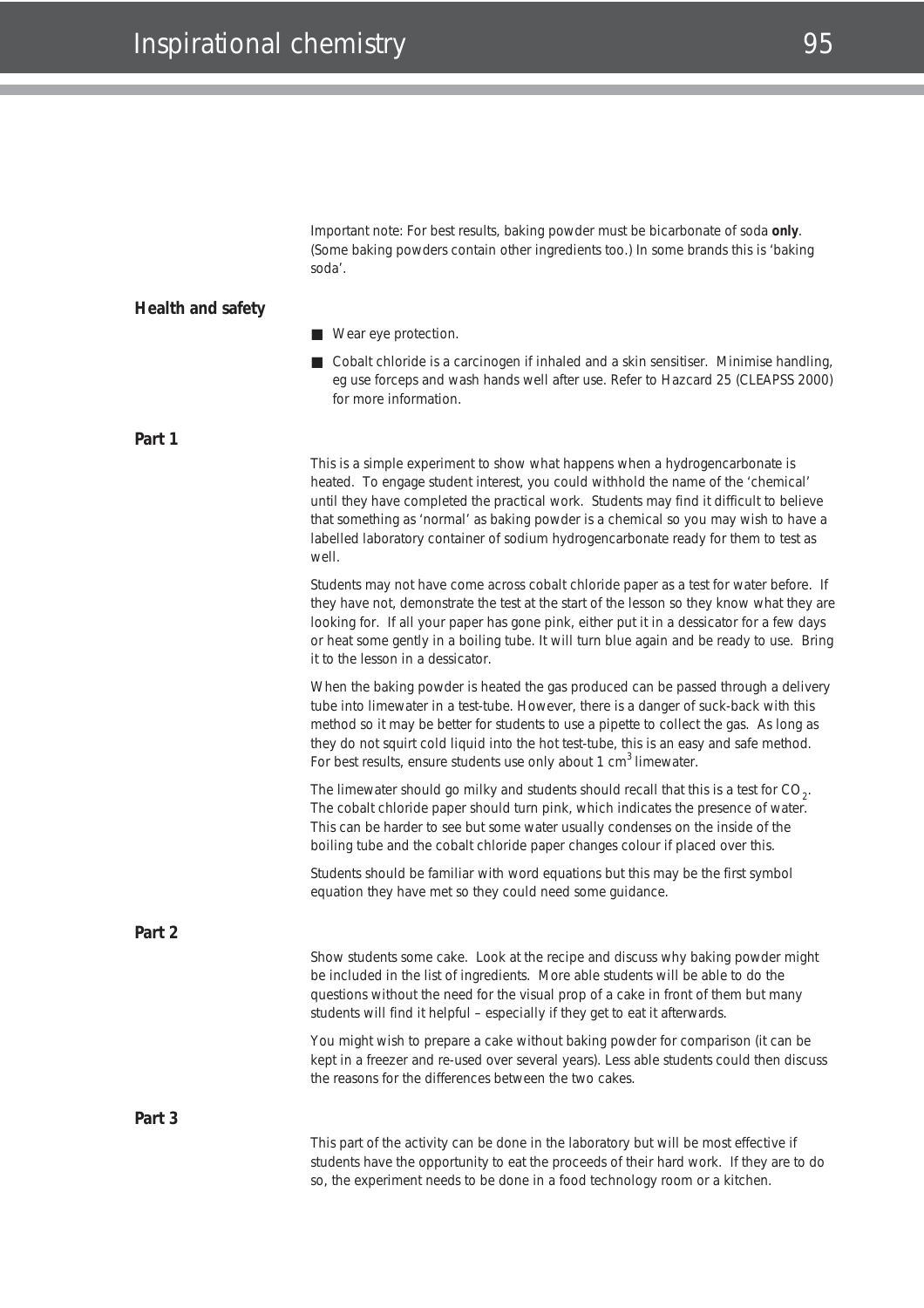## Advancing the<br>Chemical Sciences **RSC**

#### **Answers**

- **1.** A chemical reaction is a change that you cannot easily reverse where new substances are made.
- **2.** You can tell a chemical reaction has taken place if a colour change occurs, a gas is produced, the temperature changes.
- **3.** Answers could include making toast, boiling an egg, cooking meat. Do not accept physical changes such as making ice, melting chocolate.
- **4.** Condensation forms on the inside of the tube and the cobalt chloride paper turns from blue to pink.
- **5.** These observations indicate that water is present.
- **6.** The limewater turns milky.
- **7.** Carbon dioxide is being made.
- **8.** 2 NaHCO<sub>2</sub>  $\rightarrow$  $Na<sub>2</sub>CO<sub>2</sub>$  + CO<sub>2</sub>  $+ H<sub>2</sub>O$
- **9.** Sodium hydrogencarbonate → sodium carbonate + carbon dioxide +water
- **10.** The baking powder decomposed during cooking and released carbon dioxide gas.
- **11.** This makes the cake rise by putting bubbles of gas in it. Baking powder is included in the recipe to make the cake light and fluffy.
- **12.** The baking powder makes the syrup mixture puff up and turn into a honeycomb with lots of little bubbles in it
- **13.** This happens because the baking powder breaks down to form carbon dioxide. Carbon dioxide is a gas and it causes the bubbles in the mixture.

**14.** 2 NaHCO<sub>3</sub> → Na<sub>2</sub>CO<sub>3</sub> + CO<sub>2</sub> + H<sub>2</sub>O

Sodium hydrogencarbonate → sodium carbonate + carbon dioxide + water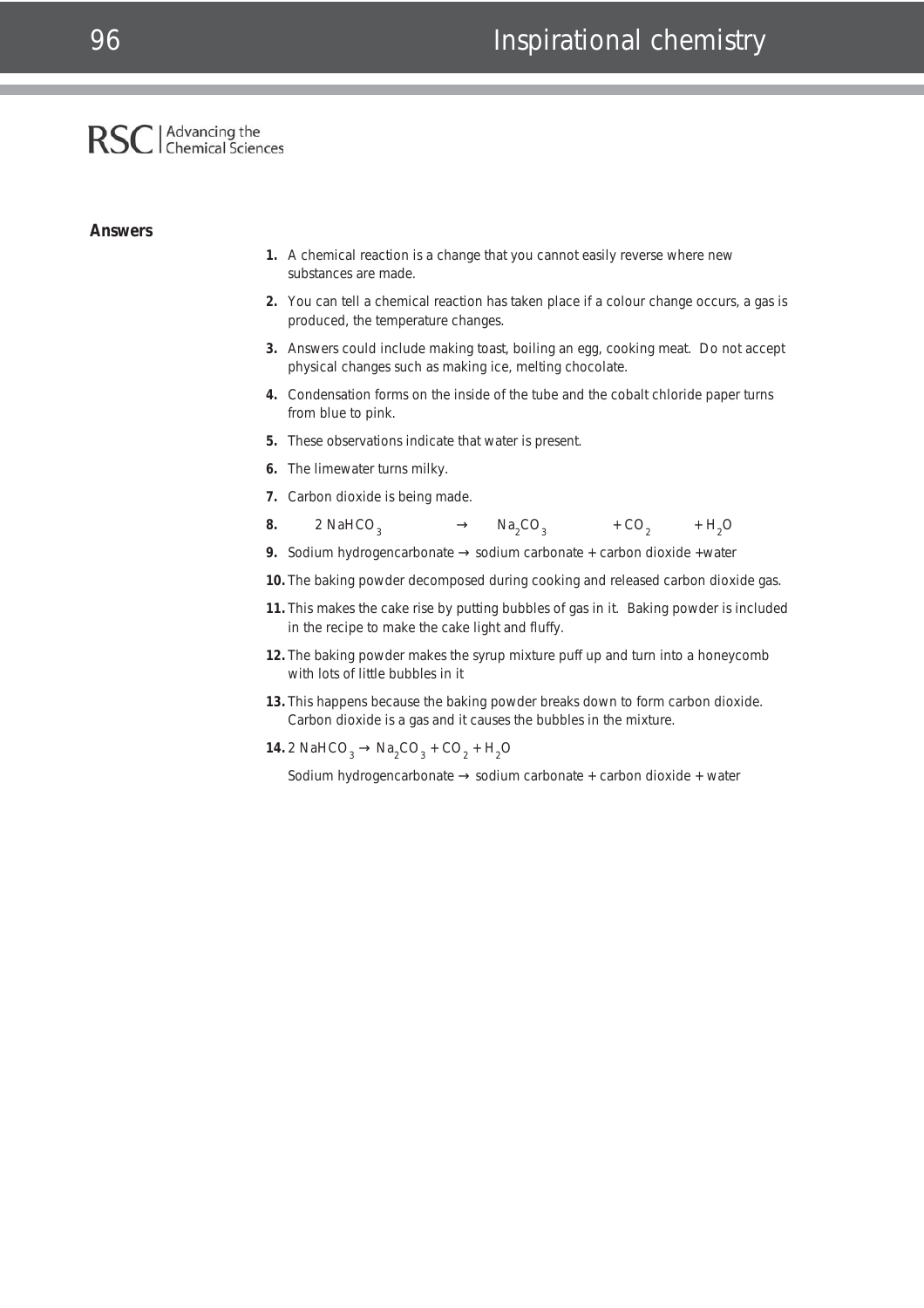# **Baking powder**

Baking powder is often used in cooking to make cakes rise. Do you know how it does this? You are going to explore the reaction that occurs when baking powder gets hot.

# Part 1

- 1. What is a chemical reaction?
- 2. How can you tell that a chemical reaction has taken place?

3. Write down three chemical reactions that happen in the kitchen.

# You will need

- $\bullet$  2 test-tubes
- Test-tube holders
- Bunsen burner and mat
- Limewater
- Cobalt chloride paper (Toxic)
- Pipette
- Baking powder
- Eye protection.

# **Diagram**





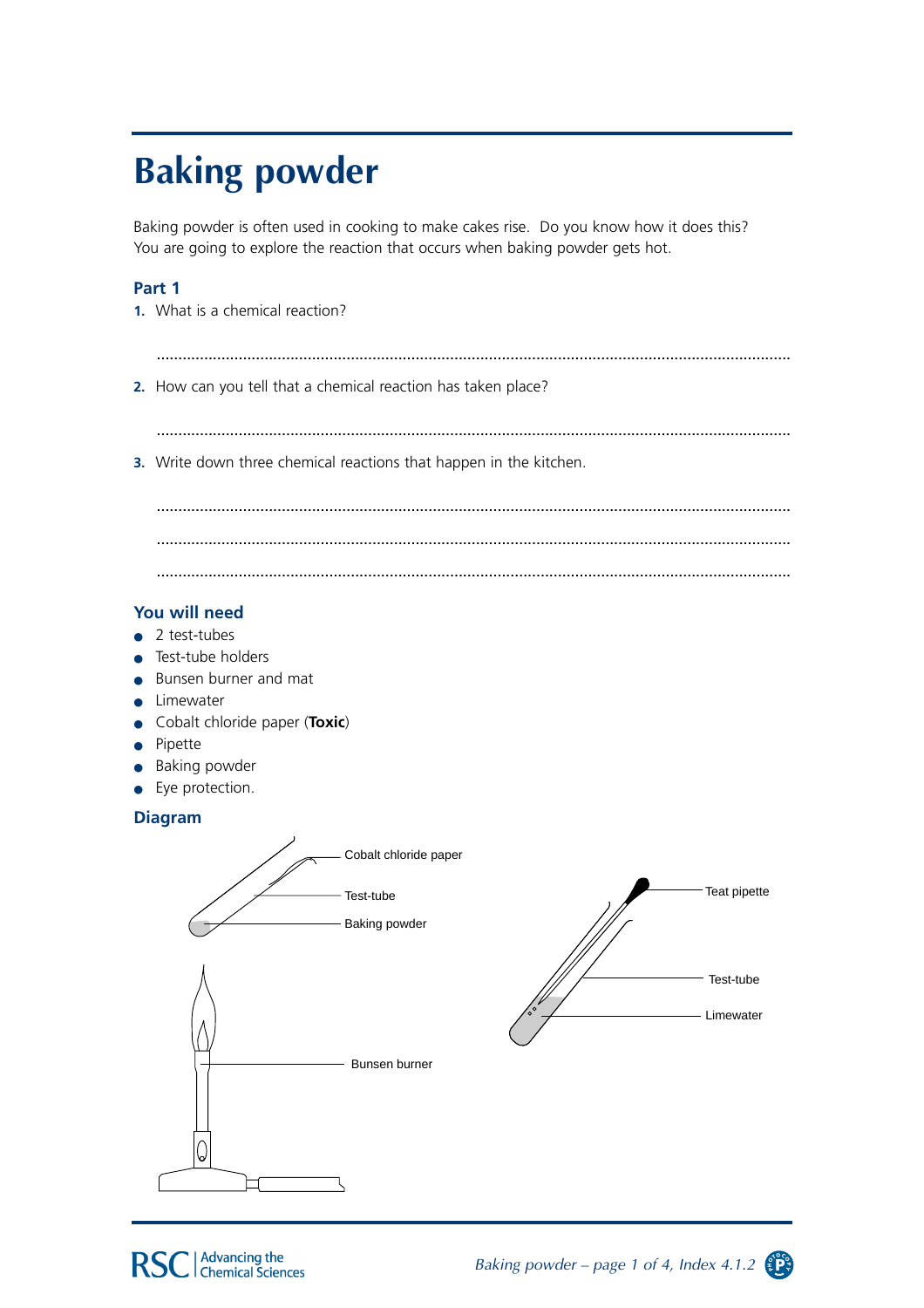## **Health and safety**

Wear eve protection.

# What to do

Set up the equipment shown in the diagram. Heat the baking powder gently.

- 4. What can you see on the side of the test-tube and what happens to the cobalt chloride paper when you heat the baking powder?
	-
- 5. What does the test indicate is present?

Take a pipette and squeeze all the air out of it. Put it into the test-tube and suck up some of the gas inside. Squirt the gas into the test-tube of limewater.

6. What do you see?

 $\overline{1}$ 

7. What does this tell you about the gas that has been produced?

The chemical name for baking powder is sodium hydrogencarbonate. You may see it called bicarbonate of soda in the supermarket. This is the old name for the same stuff. It has the chemical formula NaHCO<sub>3</sub>.

The equation for the reaction that takes place when you heat baking powder starts:

| 2 NaHCO <sub>3</sub> $\longrightarrow$ | $Na2CO3$ + | $\pm$ |  |
|----------------------------------------|------------|-------|--|
|                                        |            |       |  |

8. You have found out what two of the products of this reaction are. Put them into the right hand side of the equation.

9. The other product of this reaction has been put into the equation for you. What do you think it is called? Write the names of all the substances underneath their symbols.



Baking powder – page 2 of 4, Index 4.1.2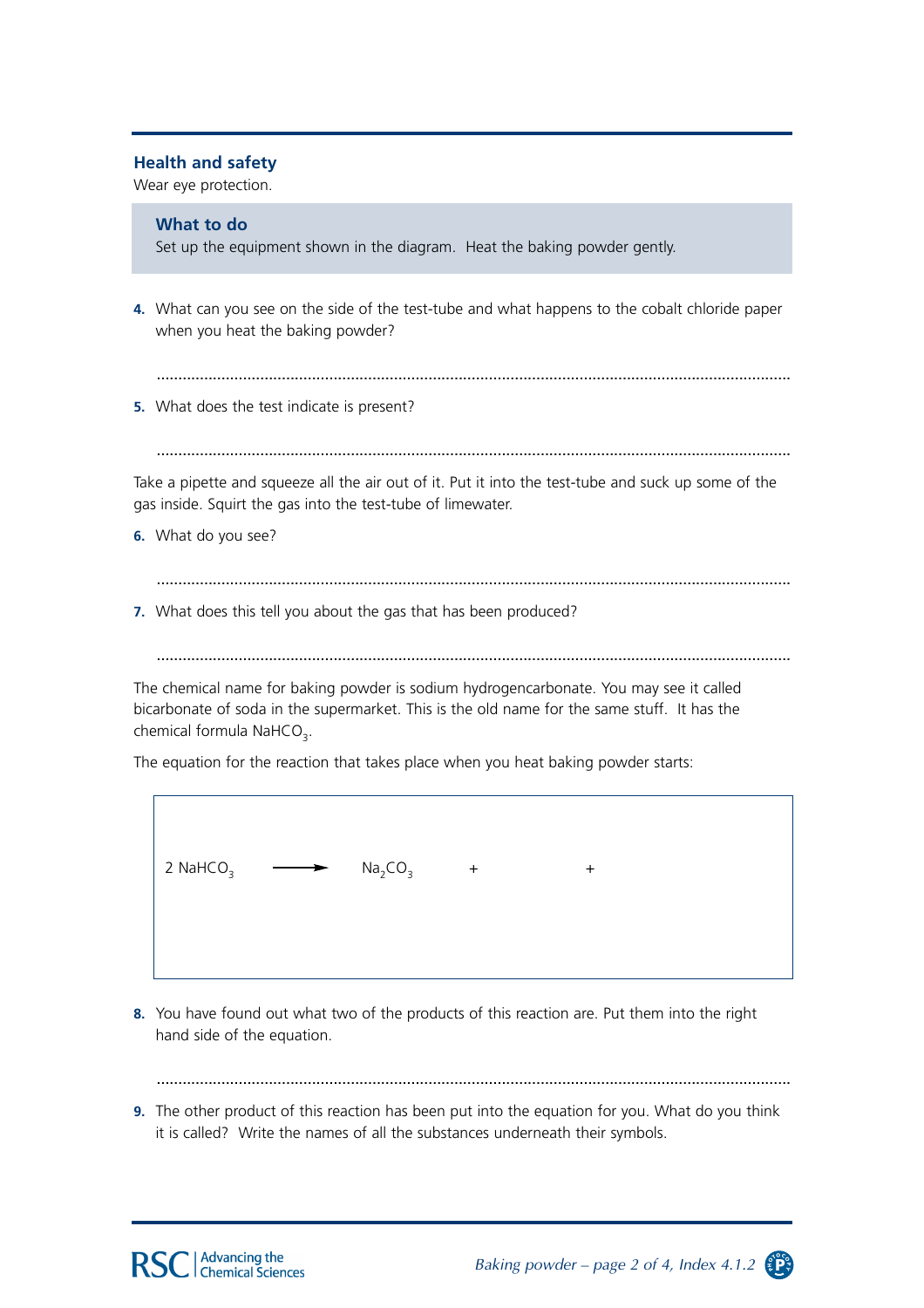



Here are the ingredients of a sponge cake:

- 175 g self-raising flour
- Rounded teaspoon baking powder  $\bullet$
- 3 eggs
- 175 g sugar
- 175 g butter
- Half teaspoon vanilla extract.

Look at the cake.

10. What has happened to the baking powder during cooking?

11. What effect does this have on the cake and why is baking powder included in the recipe?

## Part 3

You are going to make some 'hokey-pokey' or honeycomb (the stuff in the centre of Crunchie® bars) using baking powder.

## You will need

- $\bullet$  Sugar
- · Golden syrup
- Baking powder
- Baking paper or aluminium foil
- · Saucepan
- · Wooden spoon
- Cooker or Bunsen burner, tripod, mat and gauze.